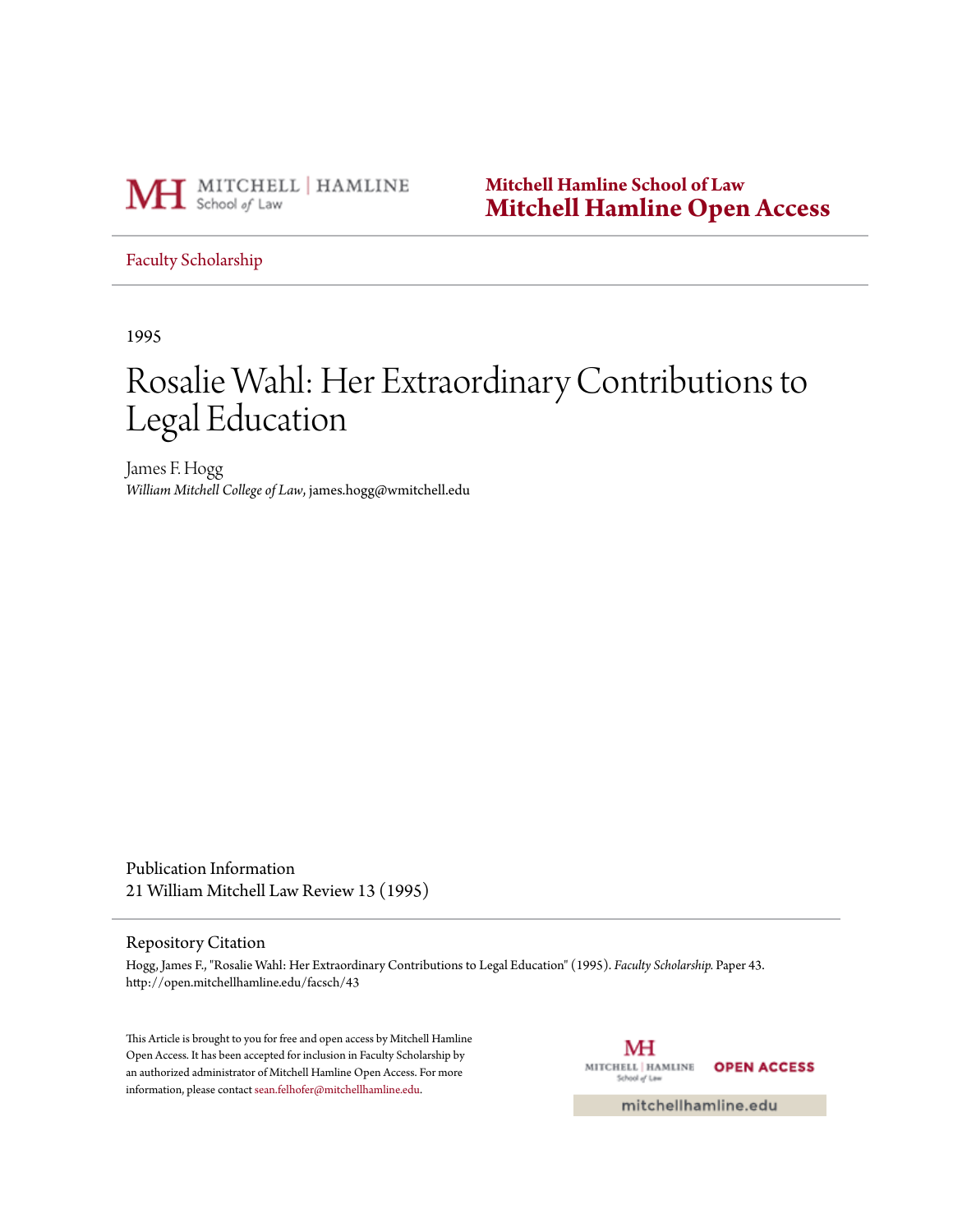## Rosalie Wahl: Her Extraordinary Contributions to Legal Education

#### **Abstract**

Justice Rosalie Wahl is well-known as the first woman to be appointed to the Minnesota Supreme Court, but she has made a lesser known, yet critical, contribution to the quality and effectiveness of legal education in this country. As chair of the American Bar Association's Section on Legal Education and Admissions to the Bar, Wahl created the MacCrate Commission. The MacCrate Report charts the way for improvement in law school teaching and learning, and the discussion following the report lead to the creation of an ABA Commission to take testimony and review the ABA Accreditation Standards. Wahl also chaired this Commission, which may affect the form, content, and process of accreditation of law schools in this country far into the next century.

#### **Keywords**

Rosalie Wahl, women lawyers, women judges, Minnesota, legal clinics, clinical education, legal education, law professors

#### **Disciplines**

Courts | Judges | Jurisprudence | Law and Gender | Legal Biography | Legal Education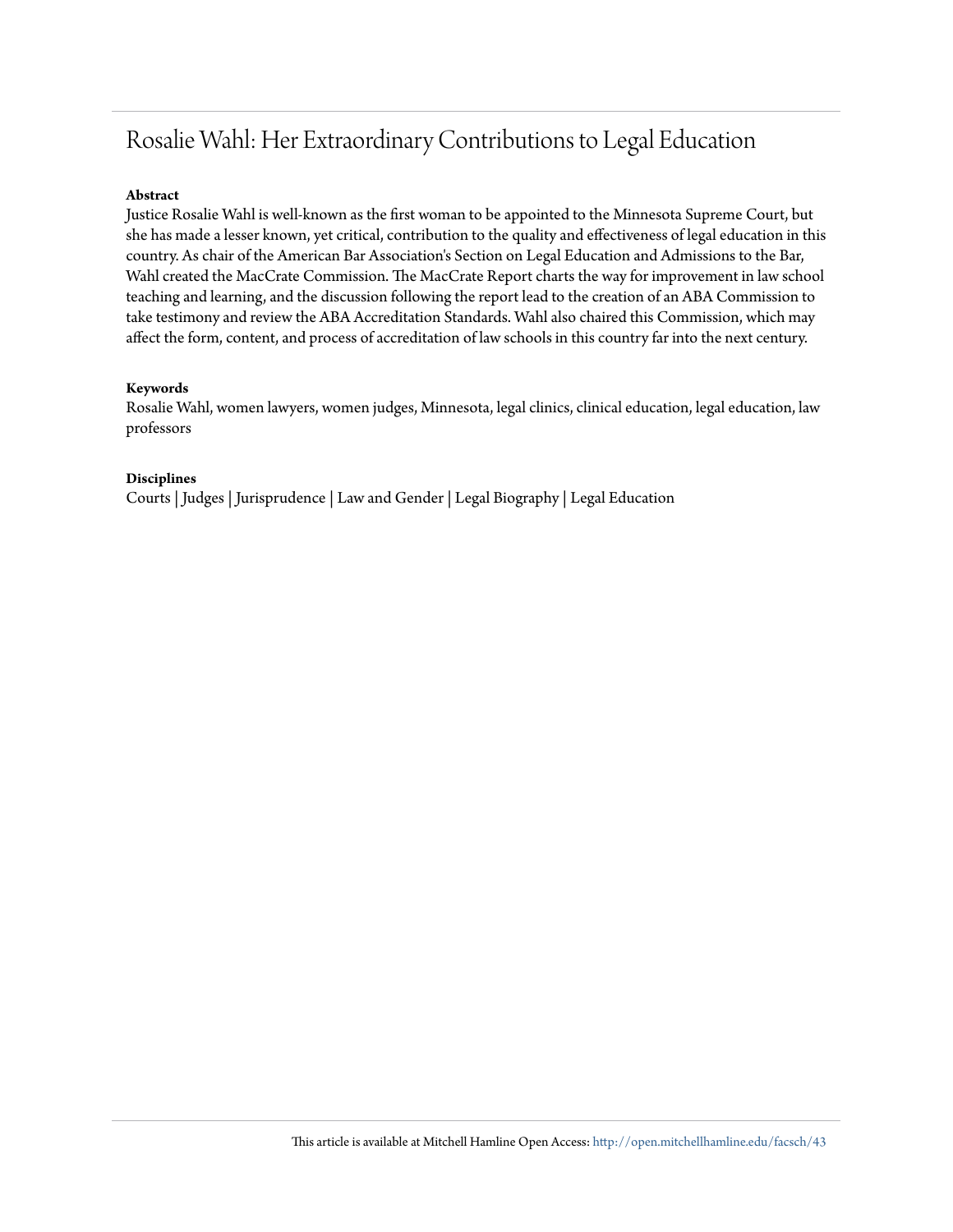## **ROSALIE WAHL:** HER EXTRAORDINARY CONTRIBUTIONS TO LEGAL **EDUCATION**

### Dean James F. Hogg<sup>t</sup>

Justice Rosalie Wahl illustrates to perfection the role of community service and commitment to the good of all. Others will write of her as the first woman to be appointed to the Minnesota Supreme Court, of her seventeen years of service on that court, and of her contribution to the law of the state and country. Others will write of her energy, diligence and wisdom in leading task forces to address sexual harassment, gender, and racial discrimination in Minnesota.

I will write of perhaps a lesser known, but critical, contribution that Rosalie Wahl has made, is making, and will continue in the future to make, to the quality and effectiveness of legal education in this country.

It was not until mid-life that Rosalie Wahl decided to attend the William Mitchell College of Law and become a lawyer. With four children at the time she began law school, her fifth was born during her second year there. Following graduation she became an assistant state public defender for six years and was an adjunct professor at the University of Minnesota Law School. The next step in her career was to join the William Mitchell faculty where both her practice and practical insights quickly came to the fore. With Roger Haydock she began the building of a clinical teaching program which would later attract national attention including a distinguished Emil Gumper Award.

In 1977, Rosalie Wahl was appointed to the Minnesota Supreme Court. Later, she was appointed a member of the American Bar Association's Section on Legal Education and Admissions to the Bar. The work of this section includes that oversight of accredited law schools in this country-a responsibility of great importance to bench, bar and law schools. Reflecting that tripartite responsibility, the membership of the

<sup>†</sup> President and Dean of William Mitchell College of Law.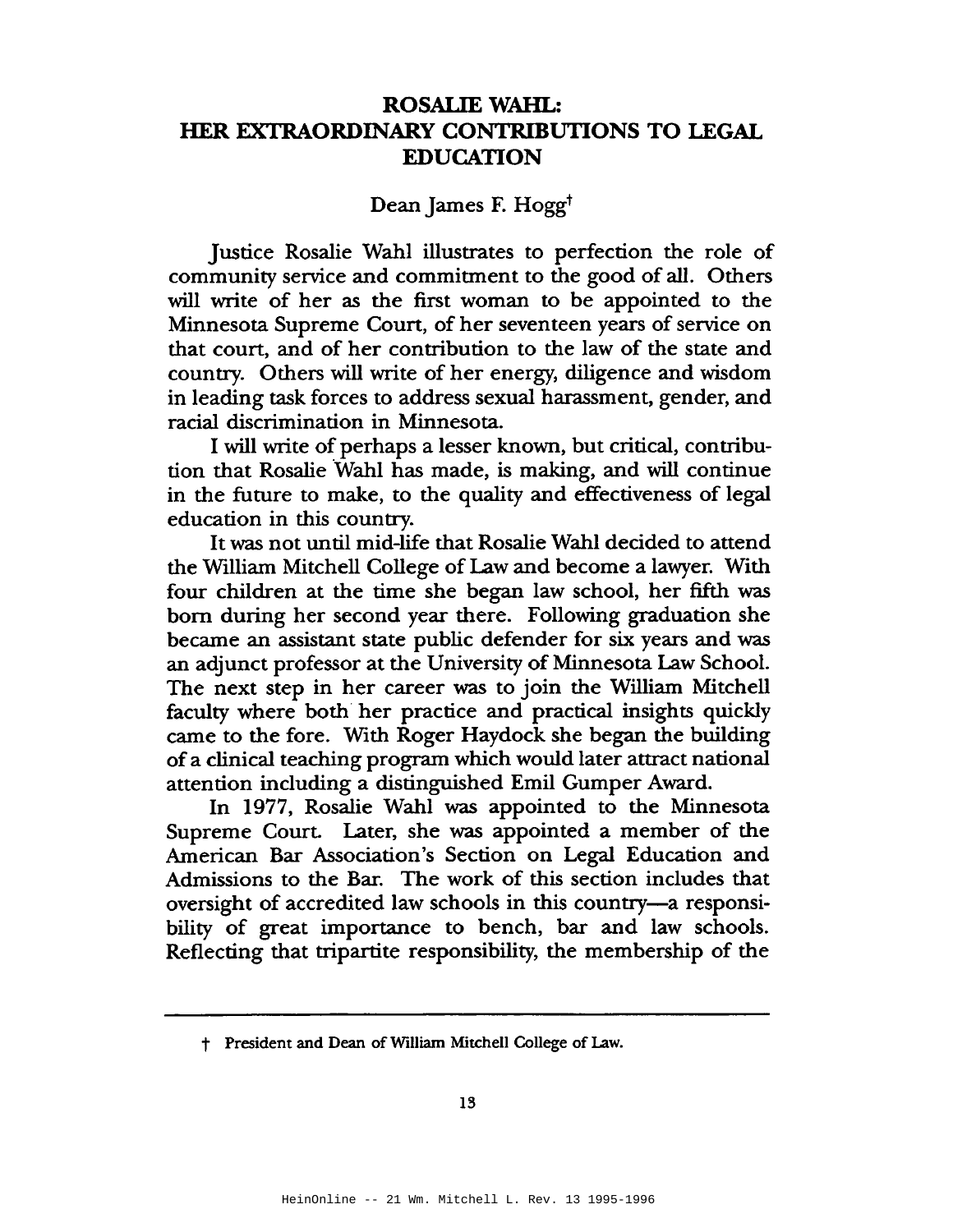Section includes representatives of all three groups: judges, practicing lawyers, and law school representatives.

As has so often happened in the course of her career, the quality of her work as a member of the Section led to her being named chair of the Section in 1987. One of her very notable achievements during that year was her creation of what has become known as the MacCrate Commission. The charge to that Commission was to search and find practical techniques alternative to the traditional academic approach to legal education. The Commission takes its name from the person appointed to chair its work, Robert MacCrate. A partner of the most distinguished New York law firm, Sullivan & Cromwell, he served as president of the American Bar Association from 1987 to 1988.

This Commission produced the MacCrate Report which charts the way for improvement in law school teaching and learning. The current situation with a number of law schools has been described by an eminent federal district judge in the following terms: the profession and the practice of law are going in one direction; the law school academy is going in the other. The MacCrate Report, then, is a landmark contribution to the business of encouraging law schools to pay considerably more attention to the training of law students in skills that will equip them to effectively function as practitioners and professionals.

But for Rosalie Wahl's leadership, perhaps the MacCrate Commission would not have been born. The Commission's Report constitutes one of the most important analyses of American legal education in this century. Happily, the William Mitchell College of Law is one of those law schools which has paid, is paying, and will continue to pay special attention to the training and equipping of students for the effective practice of law. In that sense, it is one of the law schools that is farthest along the way towards implementation of the objectives described in the MacCrate Report.

The MacCrate Report, however, has not had an enthusiastic reception at a number of law schools, including some of the better known ones in the country. This lack of enthusiasm could relate to the fact that a number of the faculty members of such schools have had little, if any, practice experience themselves. Their typical background, as described by the federal judge, tends to be coming from the top, or near top, of their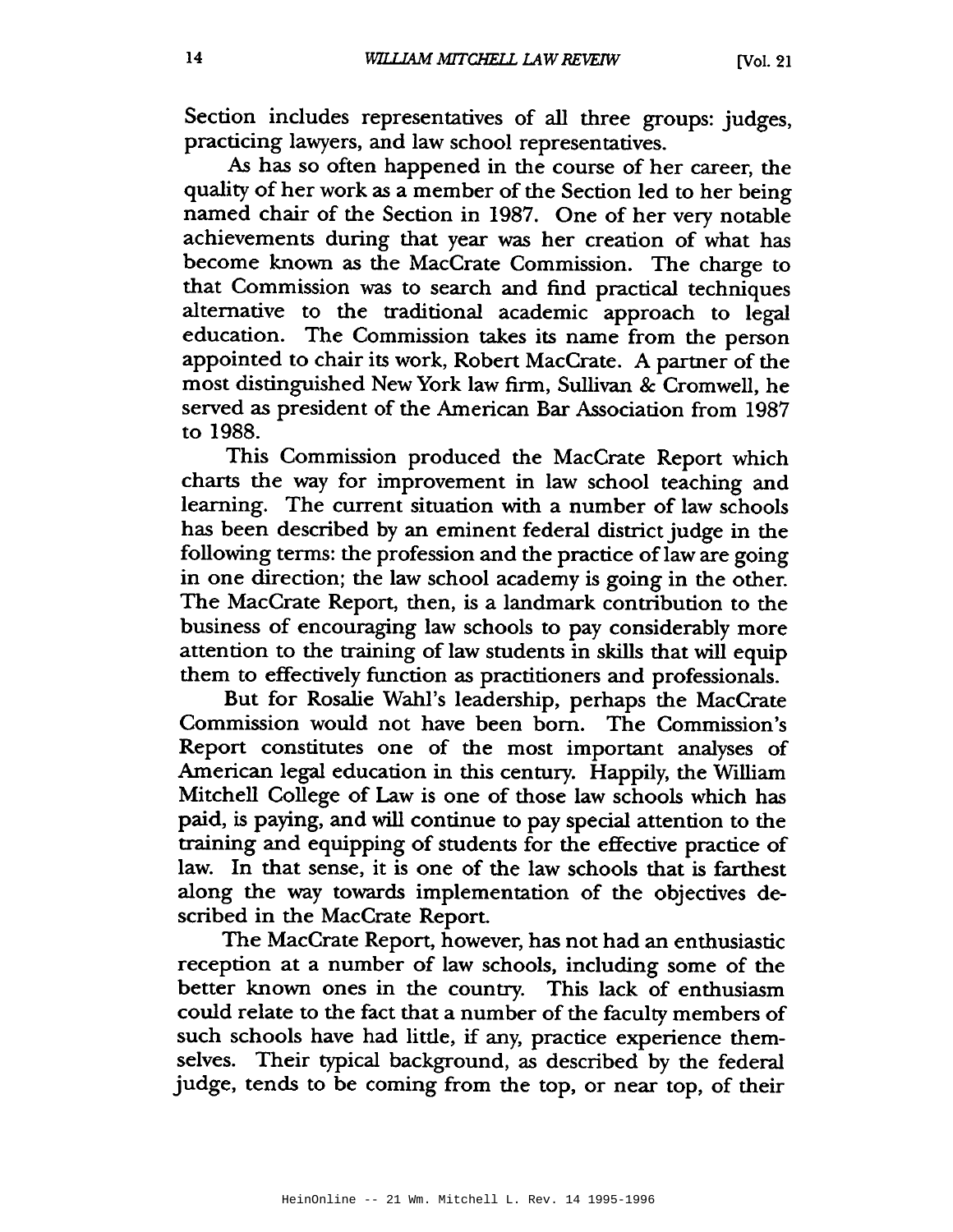class, clerking for a judge, and then receiving a teaching appointment. They develop skill and depth in a particular vertical subject matter of the law, but do not have the background for, and tend not to develop, the more horizontal and broad based (but less specialized) competencies required by so much of the practice of law. Clients and problems do not appear in a lawyer's office labelled or identified as contract, tort, remedies, or any other kind of case.

Questions of increased cost have been raised by some deans as they contemplate the possibility of adding further faculty with clinical and other practice skills.

The MacCrate Report, then, has tended to sharpen the focus of the debate over the divergence of law school teaching and the practice of law. Some elements of the bar would apparently like to move the objectives of the MacCrate Report into the basic ABA Accreditation Standards for law schools, thus requiring that all accredited law schools ensure that their academic program is appropriate to implement and achieve the objectives outlined in the Report. Support for such a change is said to be gaining some strength within the ABA, notwithstanding the clear statement in the Report itself that the objectives there described are not designed or intended to be implemented as Standards. As that movement grows in strength, tension within a number of law schools concerning the appropriate content and reach of the Accreditation Standards is also growing.

Fairly recently, a law school was denied ABA accreditation and brought suit in federal district court challenging the ABA Accreditation Standards. Attention apparently followed at the Department of Education and the Office of the Attorney General. The deans of fourteen law schools wrote a public letter raising questions about the ABA Accreditation Standards and accreditation process. With so much attention drawn to the current Standards, the ABA Section on Legal Education and Admission to the Bar decided, in turn, to appoint its own Commission to take testimony and review the Standards. Once again, Rosalie Wahl has been called upon to chair this most important Commission. It is not too strong a statement to say that the work of this Commission may affect the form, content, and process of accreditation of law schools in this country far into the next century. That she has been asked to lead this